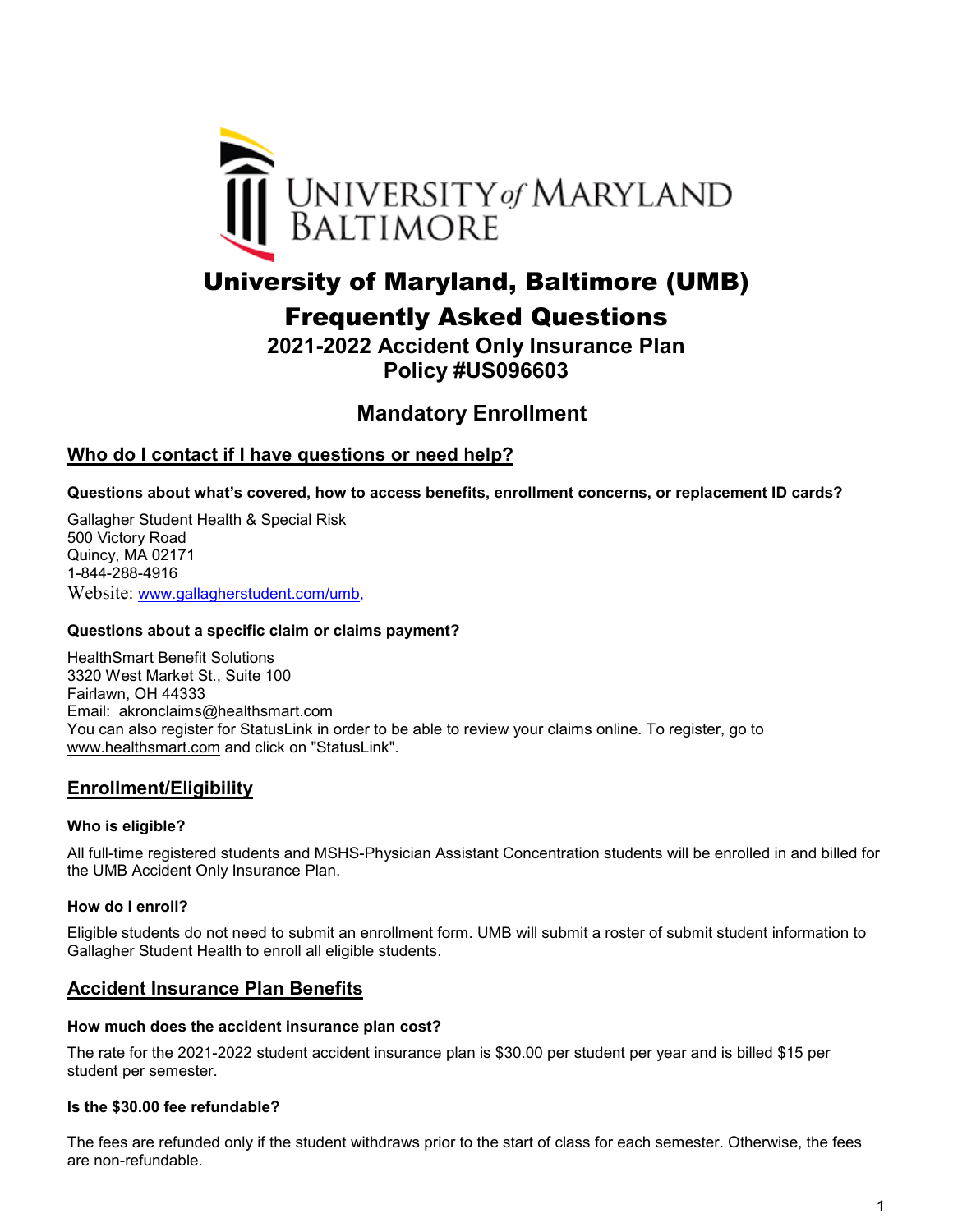# **What is covered under the UMB Accident Only Insurance Plan?**

- When an Accident occurs while on campus, attending a practicum program or other recognized student group approved by the College or during travel to and from a program, the plan offers comprehensive benefits that include hospital room and board, inpatient and outpatient surgical procedures, labs and x-rays, physician office visits, ambulance, durable medical equipment, emergency care and prescription drugs.
- The maximum benefit allowed for each accident is \$50,000.
- Services are covered at 100% of Reasonable and Customary Charges.
- Please refer to [www.gallagherstudent.com/umb](http://www.gallagherstudent.com/umb) for complete details regarding coverage, limitations, and exclusions.

# **Does a Covered Person need to be on campus for coverage to take into effect?**

Eligible students are covered while on campus, attending or participating in a college-sponsored or recognized activity, including practicums. This includes traveling to or from the Covered Person's home, and campus, within the entire state of Maryland. The covered travel time includes the period before the Covered Person's required attendance time and the period after his dismissal or when he completes any extra duties.

# **Is coverage in place for a student who is travelling internationally for a required course activity?**

International travel is covered, but cannot exceed two hours each way.

#### **Is coverage in place for a student who is studying at the college library on campus on a day when his/her class is not in session?**

Coverage is in place while on school premises, during school hours, and on school days.

# **Is coverage in place for a student who is driving to and from a school sponsored event?**

Coverage is in place to and from a school sponsored event within the entire state of Maryland.

#### **For a student who has a blended online course, is coverage in place for the portion of the course when the student is required to be on campus?**

Yes, the student with blended courses is covered when required to be on campus, as long as premium has been paid for that student.

# **What is considered a "blended online course"?**

Blended online courses are a mix of online and regular in-person courses. Online courses don't necessarily require students to physically attend class while regular courses do.

# **Do I Get an ID Card?**

ID cards are available online. To print an ID card, students should complete the following steps:

- 1. Visit [www.gallagherstudent.com/umb.](http://www.gallagherstudent.com/umb)
- 2. On the top right corner of the screen, click 'Student Login'.
- 3. Your user account has been created for you. Your user name is your UMB email address. Your temporary password is your Banner ID (which you can get by clicking the "Registration Status" link on the welcome page in SURFS). If your Banner ID is @00123456, enter 000123456 as the password. You will be prompted to reset your password the first time you log in. A secure link will be sent to your UMB email address to complete the process. Once the password is reset you will not receive a prompt again. For returning users, click on "Forgot Password" if you don't know your password.
- 4. You will be redirected to the 'Account Home' page, then click on 'Generate ID Card' under 'Coverage History'.

# **Does this plan have a deductible?**

No, the 2021-2022 UMB Accident Only Insurance Plan does not have a deductible.

# **What is a deductible?**

Deductible means the amount for which you are responsible before payment is made by the claims company.